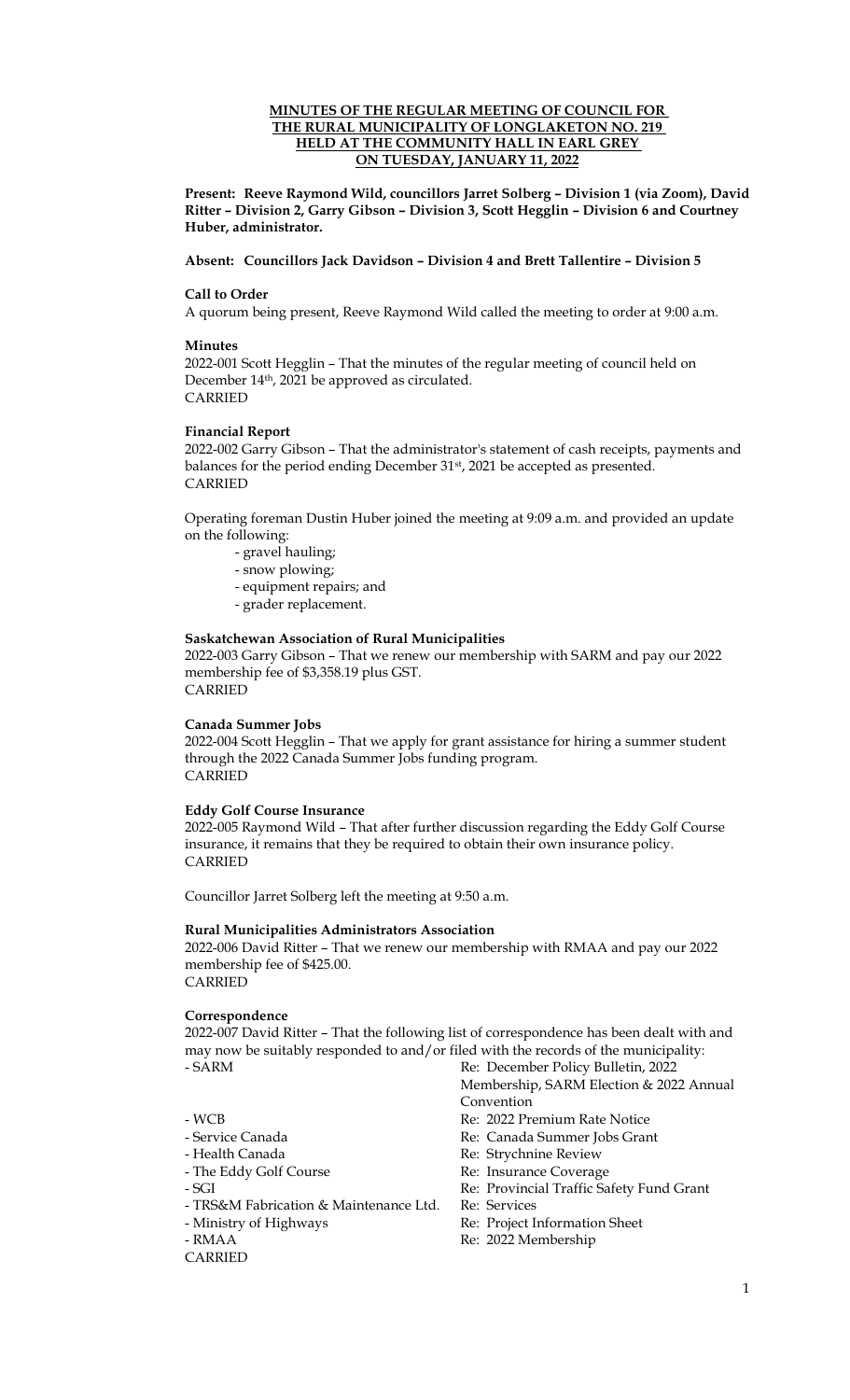### **Board and Committee Reports**

2022-008 Scott Hegglin – That the following board and committee reports be accepted as presented:

- Strasbourg Manor
- APAS
- Strasbourg & District Health Centre
- WUQWATR
- Administration Report
- Parkland Regional Library
- Last Mountain Regional Landfill

CARRIED

#### **Snow Plow Clubs**

2022-009 Garry Gibson – That the following snow plow clubs be approved for snow removal on the R.M. of Longlaketon No. 219 municipal roads for the 2021-2022 winter season:

| Snow Plow Club Name        | <i>Operators</i>                      |
|----------------------------|---------------------------------------|
| Longlaketon Snow Plow Club | Owen Lewis, Lloyd Small, Doug Grandel |
|                            | Keith Frazer & Faron Bundus           |

CARRIED

Councillor Jarret Solberg returned to the meeting at 10:54 a.m.

## **Highway No. 6 Subdivision Application**

2022-010 Scott Hegglin – That we approve the proposed subdivision application submitted by Kayla Punshon and No Deals Don Consulting Ltd. (Donald Mackay) for Block B, Plan 99SE13230 and Block CC, Plan 101876621. Further that no servicing agreement be required by the municipality. Even further that we accept cash in lieu of land for the municipal reserve dedication of \$300.00 per acre of reserve land and no re-zoning be required from our interpretation of the bylaw as an additional parcel is allowed for each roadway that separates the quarter.

Councillor Scott Hegglin requested a recorded vote.

Councillor David Ritter – For Councillor Garry Gibson – For Councillor Scott Hegglin – For Councillor Jarret Solberg – For Reeve Raymond Wild – Against CARRIED

Councillor Jarret Solberg left the meeting at 11:10 a.m.

#### **Faer Parcel Tie Removal Application**

2022-011 David Ritter – That we approve the proposed parcel tie removal application submitted by Hudson Faer for the SW Qtr. of Sec. 34, Twp. 21, Rge. 19, W2 for the purpose of the sale of Parcel Number 145255697. Further that no servicing agreement be required by the municipality. Even further that we accept cash in lieu of land for the municipal reserve dedication of \$300.00 per acre of reserve land. CARRIED

#### **Tax Enforcement**

2022-012 David Ritter – That the administrator be authorized to request transfer of title for Block A, Plan 102046452, Title Number 140169012. CARRIED

#### **Fuller Road Allowance**

2022-013 Garry Gibson – That we agree to start the proceedings to close the road allowance that goes through the NW Qtr. of Sec. 07, Twp. 25, Rge. 20, W2. Further that Mr. Fuller be responsible for all associated costs and the purchase price of the said road allowance shall be at 1.5 times the assessment. CARRIED

# **Board of Revision**

2022-014 David Ritter – That for 2022 our board of revision remain the same and that we instruct the administrator to obtain prices from consulting firms for the 2023 tax year. CARRIED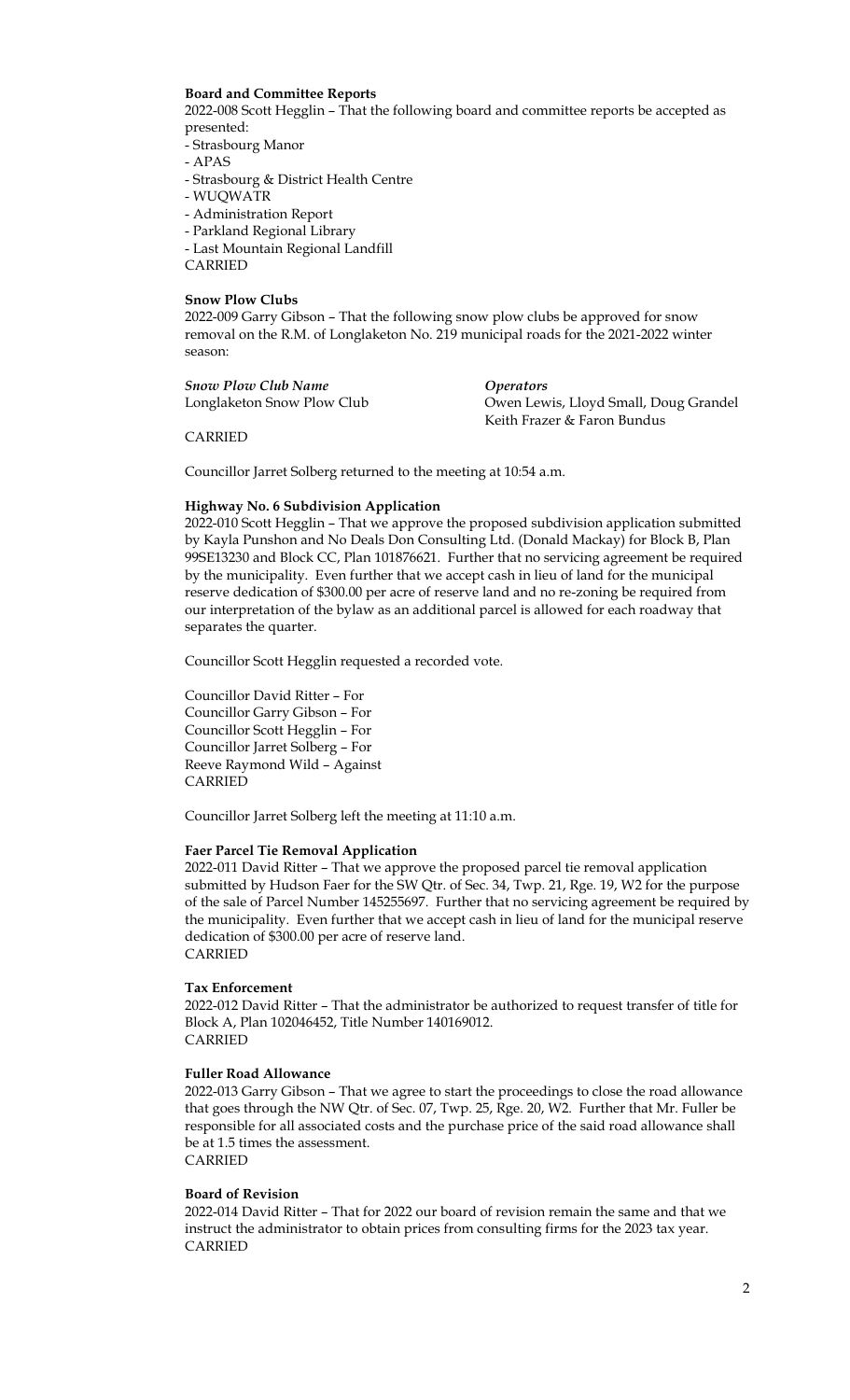## **Council Remuneration and Mileage**

2022-015 Scott Hegglin – That the following remuneration, indemnity, supervision and mileage rates be paid to council for the year 2022:

- \$240.00 per day for reeve and council for regular council meetings, all day committee and board meetings and reeve's supervision of office;

- \$35.00 per hour for reeve and council for supervision of public works;

- \$240.00 per day for attending convention or all-day meetings away from the municipality with a \$60.00 per day meal allowance and all accommodation expenses be paid by the municipality;

- \$120.00 per meeting for evening meetings attended by council and for any of these meetings lasting in excess of 4 hours, council will be paid \$25.00 per hour for each additional hour;

- \$0.58 per kilometer for all municipal travel, which includes all approved administration and road workers travel; and

- \$20.00 per month for phone usage.

Further that these rates apply to any and all teleconference and electronic meetings as well. CARRIED

### **Miscellaneous Appointments**

2022-016 Garry Gibson – That the following appointments be approved for the period of January 1<sup>st</sup> to December 31<sup>st</sup>, 2022: Assessor Courtney Huber

| 12/31/2022<br>Harley Herman                 |  |
|---------------------------------------------|--|
| 12/31/2023<br>Kelly Butz                    |  |
| 12/31/2024<br>Marilyn Gibson                |  |
| Loretta Young                               |  |
| Blair Herman, Loretta Young & Stephen       |  |
| <b>Brewster</b>                             |  |
| Maureen Herman-Wilde                        |  |
| Professional Building Inspections Inc.      |  |
| Courtney Huber                              |  |
| Stephen Brewster, Stacey Fiessel, Shirley   |  |
| Mohr, Sheryl Scherle, Melina Tallentire &   |  |
| Rebecca Barnett                             |  |
| Shayne Krochak                              |  |
| Brad Bougher, Avery Baker, Dylan Fiessel,   |  |
| Katlin Fischer, Nolan Fuller, Kyle Gartner, |  |
| Brendan Gebhart, Nathan Hafner, Ken         |  |
| Hornung, Matthew McDougall, Aron Mohr,      |  |
| Mitchell Nixon & David Schmidt              |  |
|                                             |  |

## CARRIED

#### **LAFOIP Coordinator**

2022-017 David Ritter – That Courtney Huber be appointed as the LAFOIP coordinator for purposes under the Local Authority Freedom of Information & Protection Privacy Act for the year 2022.

CARRIED

## **Election Officials & Polling Places**

2022-018 Scott Hegglin – That Courtney Huber be appointed as returning officer, for municipal elections during the year 2022, and honorariums be set at \$20.00 per hour and further that the Earl Grey Community Hall be designated as the official polling place for all six divisions in the municipality.

CARRIED

#### **Poundkeeper and Designated Municipal Pound**

2022-019 David Ritter – That Heath Tallentire, in his absence Brett Tallentire, of Earl Grey be appointed as the municipality's poundkeeper with all the powers established by *The Stray Animals Act* and with the pound location being Heath's farm located on the SE-09-23- 20-W2. Further, that his rate of pay will be as follows:

Bulls - \$25.00 per day; Cows and Cow/Calf Pairs - \$15.00 per day; Feeder Calves - \$10.00 per day; Horses - \$25.00 per day; Bison - \$25.00 per day; Sheep - \$5.00 to \$10.00 per day, depending on size; and Pigs - \$5.00 to \$10.00 per day, depending on size.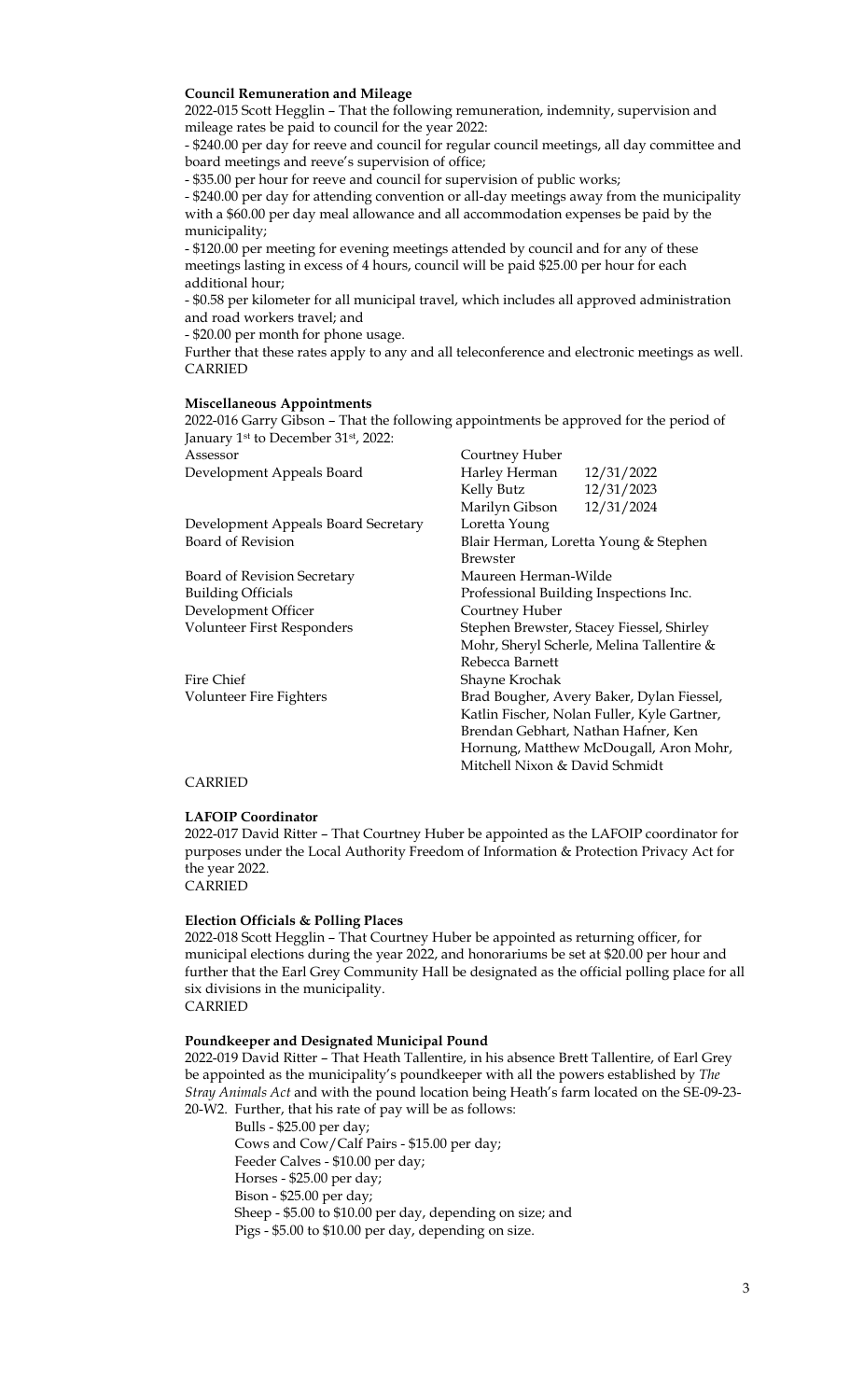Further that mileage for transporting strays be based on loaded kilometres at the following rates:

Goose Neck/Bumper Pull Stock Trailer - \$3.50 per kilometer; and Cattle Liner - \$5.00 per kilometer.

CARRIED

#### **Pest Control Officer**

2022-020 Garry Gibson – That we appoint Tom Schmidt as our pest control officer for 2022 and his remuneration be set at \$28.00 plus GST per site visited and further that any additional site visits be paid at \$28.00 per hour, including travel time, plus mileage at \$0.58 per kilometer. Even further that we specify that all inspections must be completed by October 31st.

CARRIED

## **Custom Work and Rental Rates**

2022-021 Scott Hegglin – That the following hourly equipment rates will be charged for custom work done by the R.M. of Longlaketon No.219 for municipal ratepayers for the year  $2022:$ 

- Dozer  $$175.00/hour plus transportation;$ - Excavator \$200.00/hour plus transportation; - Patrols \$175.00/hour for ratepayers and \$200.00/hour for non-ratepayers; - Scraper \$210.00/hour; - Packer \$100.00/hour; - Tractor and Mower \$105.00/hour; - Payloader \$175.00/hour; - Skid Steer \$120.00/hour;<br>- Tandem Truck \$100.00/hour:  $$100.00/h$ our; and - Semi and Trailer \$175.00/hour.

Minimum custom work charge will be set at \$50.00 and any custom work charges based on time will be used if greater than the minimum charge. In addition to the above custom work rates, all custom work must be approved by the reeve or the councillor. Staff can not authorize any type of custom work in the municipality. Road crew will not perform any custom work of any kind for any ratepayer, without first obtaining a signed contract for custom work from the ratepayer requesting the work.

Rental rate for equipment is as follows (for RM of Longlaketon No. 219 ratepayers only): - Grass Seeder \$10.00/day or \$1.00/acre, whichever is greater;

- Eco-Bran Applicator \$10.00/day

- Tree Planter & Plastic Mulch Applicator\$50.00/day, with a \$200.00 cash deposit CARRIED

#### **Weed Inspectors**

2022-022 David Ritter – That each councillor be appointed as weed inspector for their own division in the municipality for 2022 being:

Division 1 – Jarret Solberg;

- Division 2 David Ritter;
- Division 3 Garry Gibson;
- Division 4 Jack Davidson;
- Division 5 Brett Tallentire; and
- Division 6 Scott Hegglin.

CARRIED

### **Custom Work for Noxious Weeds**

2022-023 Garry Gibson – That the following custom work rates be set up for the year 2022 in regards to the control of noxious weeds within the municipality:

- Mowing with operator \$105.00/hour; and

- Spraying \$105.00/hour.

The R.M. of Longlaketon No. 219 will provide landowners up to \$2,000.00 in contract work and chemical for the spraying of noxious and prohibited weeds. Any spraying conducted after the \$2,000.00 max will be invoiced at our custom work rates. Further that the municipality caps the program at \$20,000.00 of expenses. CARRIED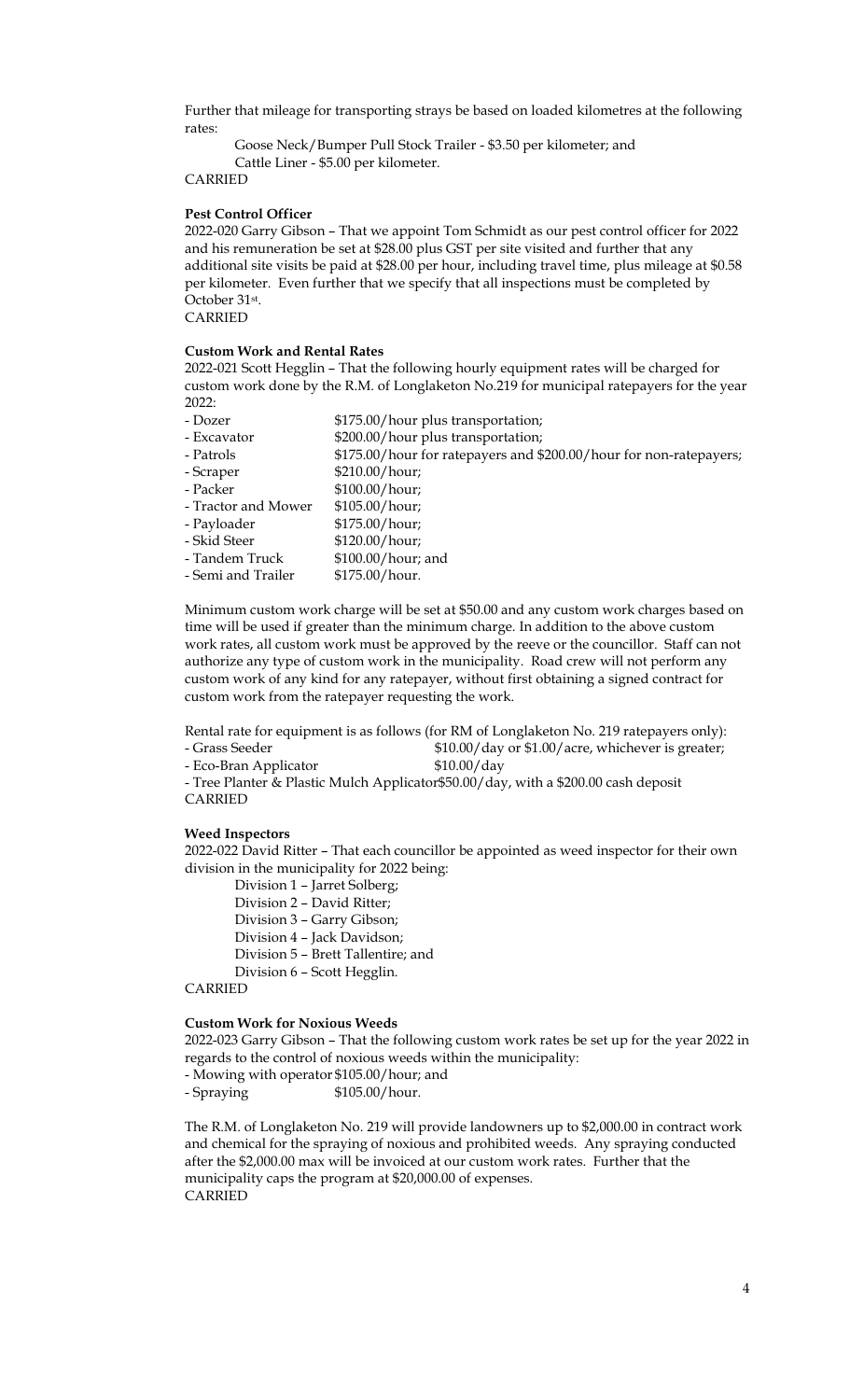## **Office Services**

2022-024 Scott Hegglin – That the following rates will be charged for office services done by the R.M. of Longlaketon No. 219 for the year 2022:

- Photocopying \$0.25/page; - Faxing (send or receive) \$0.25/page; and - Minutes (mailed) \$25.00/year. CARRIED

#### **Administration Bond**

2022-025 David Ritter – That the administration bond be accepted as presented, with \$100,000 coverage through SARM Fidelity Bond Self-Insurance with a premium of \$225.00 plus PST.

CARRIED

## **Council Assessable Earnings**

2022-026 Garry Gibson – That the assessable earnings for members of council of the R.M. of Longlaketon No. 219 under the Saskatchewan Workers Compensation Board be set at the minimum industry standards for 2022. CARRIED

#### **Electronic Payments**

2022-027 Scott Hegglin – That we authorize the Administrator Courtney Huber and Administrative Assistants Teresa Sutter and Maureen Herman-Wilde to make payments through the municipality's online banking. The council understands that two signatures are normally required on cheques to make payments, however, this would no longer be required for online payments. The municipality takes all responsibility for payments that are made through online member direct. The Earl Grey Credit Union will setup the following payees for the municipality:

- Mastercard;
- Ministry of Finance Education Tax;
- Municipal Employees Pension Plan;
- Receiver General; and
- Saskatchewan Municipal Hail Insurance.

Further that the payment vouchers for the above-mentioned payees be sent to the Reeve or Deputy Reeve by electronic mail for approval prior to payment being submitted. CARRIED

#### **February Meeting**

2022-028 Scott Hegglin – That due to personnel time conflicts, we hold our February meeting on Tuesday, February 15<sup>th</sup>, 2022 commencing at 9:00 a.m. at the Community Hall in Earl Grey, Saskatchewan. CARRIED

#### **Accounts for Payment**

|       | 2022-029 David Ritter – The following accounts be approved for payment: |                                           |          |
|-------|-------------------------------------------------------------------------|-------------------------------------------|----------|
| 14940 | Jack Davidson                                                           | Dec Indemnity & Supervision               | 451.92   |
| 14941 | Garry Gibson                                                            | Dec Indemnity & Supervision               | 616.02   |
| 14942 | Scott Hegglin                                                           | Dec Indemnity & Supervision               | 1,158.41 |
| 14943 | David Ritter                                                            | Dec Indemnity & Supervision               | 461.36   |
| 14944 | Jarret Solberg                                                          | Sep, Nov & Dec Ind. & Super.              | 1,053.18 |
| 14945 | <b>Brett Tallentire</b>                                                 | Dec Indemnity & Supervision               | 393.38   |
| 14946 | Ray Wild                                                                | Dec Indemnity & Supervision               | 1,299.67 |
| 14947 | Bradley P. Envik                                                        | Overpayment of Taxes                      | 1,372.75 |
| 14948 | Brandt Tractor Ltd.                                                     | Repair Parts                              | 2,057.58 |
| 14949 | Brody Bell                                                              | 2021 Cell Phone Allowance                 | 40.00    |
| 14950 | Bulyea COOP                                                             | <b>Shop Supplies</b>                      | 52.37    |
| 14951 | Courtney Huber                                                          | 2021 Mileage                              | 176.32   |
| 14952 | Dionco Sales and Service Ltd.                                           | Culverts                                  | 2,464.20 |
| 14953 | Earl Grey Curling & Skating                                             | Meeting Room Rental                       | 250.00   |
| 14954 | Earl Grey Community Hall                                                | Meeting Room Rental & Table Rental 200.00 |          |
| 14955 | Industrial Parts & Equipment                                            | Repair Parts                              | 847.06   |
| 14956 | Last Mountain Regional Landfill                                         | Nov Garbage & Recycling                   | 4,874.27 |
| 14957 | Maureen Herman-Wilde                                                    | 2021 Mileage                              | 111.36   |
| 14958 | Petty Cash c/o Courtney Huber                                           | Postage & Office Supplies                 | 13.05    |
| 14959 | Prairie Battery                                                         | Charger & Batteries                       | 856.56   |
| 14960 | Linde Canada Inc.                                                       | Cylinder Rental                           | 69.70    |
| 14961 | Princess Auto                                                           | <b>Shop Supplies</b>                      | 319.73   |
| 14962 | Redhead Equipment                                                       | Repair Parts                              | 625.71   |
| 14963 | <b>SARM</b>                                                             | <b>Office Supplies</b>                    | 21.62    |
|       |                                                                         |                                           |          |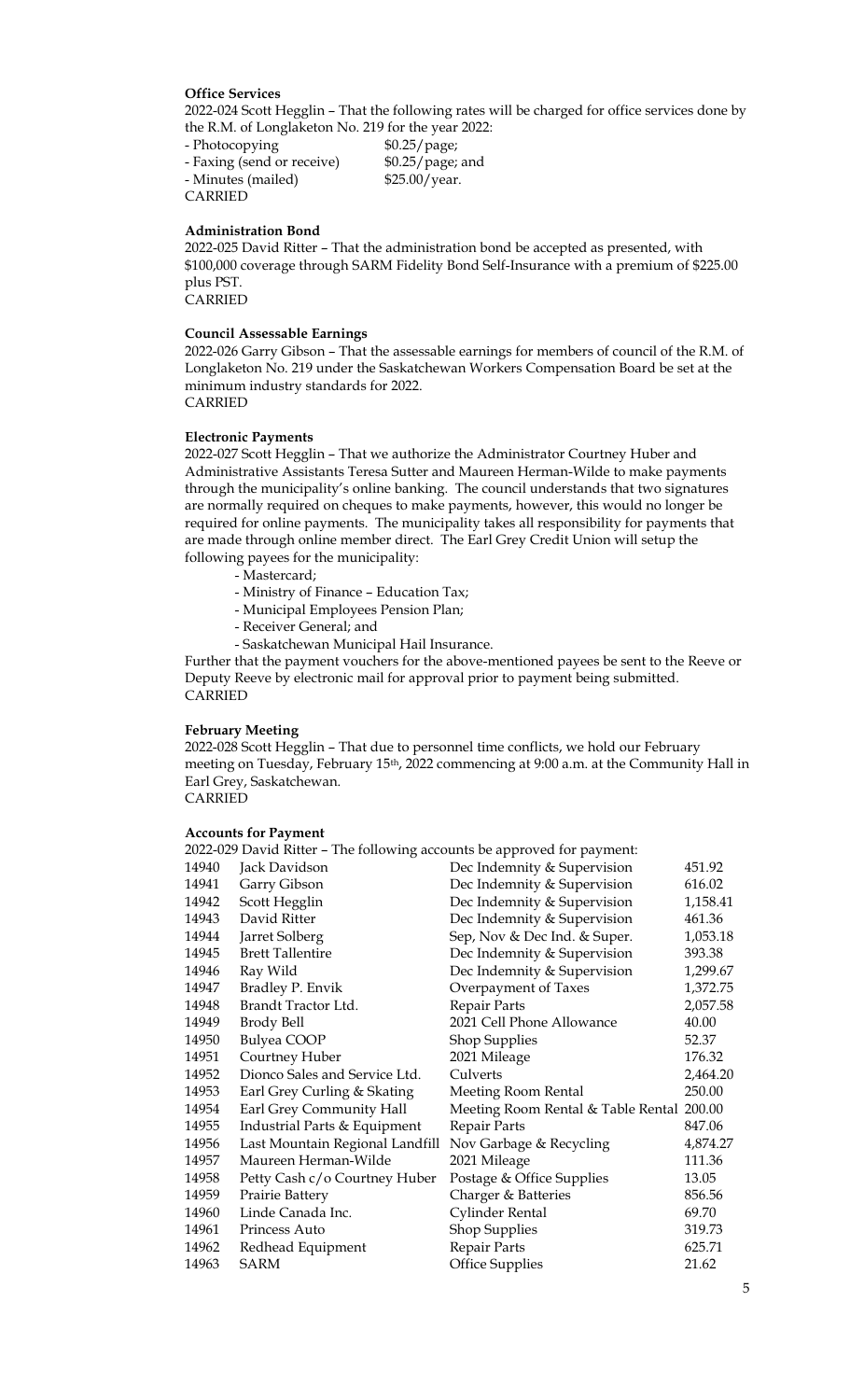| 14964          | SaskTel (Mobility)                                  | Shop Mobility                                                  | 80.01     |
|----------------|-----------------------------------------------------|----------------------------------------------------------------|-----------|
| 14965          | <b>Teresa Sutter</b>                                | Council Lunch & 2021 Mileage                                   | 283.58    |
| 14966          | Tonka Hydrovac                                      | Shop Sewer Line Repair                                         | 832.50    |
| 14967          | Canada Revenue Agency                               | December Remittance                                            | 8,680.63  |
| 14968          | Collabria MasterCard                                | Website, Postage, Tax Enforcement,                             |           |
|                |                                                     | Supplies & Christmas Social                                    | 3,021.37  |
| 14969          | M.E.P.P.                                            | December Remittance                                            | 6,236.96  |
| 14970          | Minister of Finance - Ed Tax                        | December Education Remittance                                  | 62,506.15 |
| 14971          | Sask Municipal Hail                                 | December Remittance                                            | 22,958.98 |
| 14972          | Agricultural Producers Assoc.                       | 2022 Membership                                                | 14,641.01 |
| 14973          | <b>Auto Parts Plus</b>                              | Repair Parts                                                   | 82.78     |
| 14974          | <b>BBJ</b> Five Star Service Inc                    | <b>Shop Supplies</b>                                           | 34.56     |
| 14975          | Brandt Tractor Ltd.                                 | Repair Parts                                                   | 749.61    |
| 14976          | Canada Post                                         | Postage                                                        | 3,864.00  |
| 14977          | East Central Transportation                         | 2022 Membership                                                | 500.00    |
| 14978          | L & G Crushing Corp.                                | Gravel Pile Measurement                                        | 582.75    |
| 14979          | Lyle Davis                                          |                                                                | 18,660.00 |
| 14980          | Minister of Finance                                 | Pit Run Royalties                                              |           |
| 14981          | MuniSoft                                            | 2022 911 Dispatch Services<br>2022 Software & Equipment Maint. | 1,600.20  |
|                |                                                     |                                                                | 4,252.69  |
| 14982          | Prairie Battery                                     | Battery                                                        | 207.58    |
| 14983          | Princess Auto                                       | Shop Supplies & Repair Parts                                   | 479.13    |
| 14984          | Professional Building Insp.                         | Dec Inspections                                                | 1,466.15  |
| 14985          | Provincial Mediation Board                          | <b>Request for Consent</b>                                     | 40.00     |
| 14986          | Resort Village of Kannata                           | Valley Ridge PUB Water                                         | 2,062.50  |
| 14987          | Rural Municipal Administrators                      | 2022 Membership                                                | 425.00    |
| 14988          | <b>SARM</b>                                         | Membership & LSIP                                              | 8,568.36  |
| 14989          | SGI                                                 | <b>Plate Renewals</b>                                          | 2,598.52  |
| 14990          | Sherwood Co-op Ltd.                                 | Fuel                                                           | 5,163.98  |
| 14991          | Signs By Design                                     | Decals                                                         | 446.25    |
|                |                                                     |                                                                |           |
| <b>PAD</b>     | <b>Preauthorized Payments:</b><br><b>Sask Power</b> | Herman Well NE0821202                                          |           |
|                |                                                     |                                                                | 47.03     |
| PAD.           | Sask Power                                          | Shop                                                           | 789.74    |
| PAD            | Sask Power                                          | Office                                                         | 123.96    |
| <b>PAD</b>     | <b>Sask Power</b>                                   | Street Lights - Rock Ridge                                     | 28.22     |
| PAD            | Sask Energy                                         | Shop                                                           | 151.14    |
| PAD            | Sask Energy                                         | Office                                                         | 111.54    |
| PAD            | Sask Tel                                            | Shop Phone                                                     | 140.43    |
| PAD            | Sask Tel                                            | Office Phone/Fax & Internet                                    | 196.39    |
| Payroll:       |                                                     |                                                                |           |
| 549            | Cole Foster                                         | Payroll PP 26-2021 - Dec 5 - 18                                | 1,354.09  |
| 550            | Maureen Herman-Wilde                                | Payroll PP 26-2021 - Dec 5 - 18                                | 1,284.03  |
| 551            |                                                     | Payroll PP 26-2021 - Dec 5 - 18                                |           |
|                | Courtney Huber                                      |                                                                | 2,195.67  |
| 552            | Dustin Huber                                        | Payroll PP 26-2021 - Dec 5 - 18                                | 1,871.59  |
| 553            | Shayne Krochak                                      | Payroll PP 26-2021 - Dec 5 - 18                                | 1,251.48  |
| 554            | Mitchell Nixon                                      | Payroll PP 26-2021 - Dec 5 - 18                                | 1,424.03  |
| 555            | Kelly Sutter                                        | Payroll PP 26-2021 - Dec 5 - 18                                | 1,771.85  |
| 556            | <b>Teresa Sutter</b>                                | Payroll PP 26-2021 - Dec 5 - 18                                | 1,294.24  |
| 557            | Cole Foster                                         | Payroll PP 1-2022 - Dec 19 - Jan 1                             | 1,753.66  |
| 558            | Maureen Herman-Wilde                                | Payroll PP 1-2022 - Dec 19 - Jan 1                             | 833.21    |
| 559            | Courtney Huber                                      | Payroll PP 1-2022 - Dec 19 - Jan 1                             | 1,991.00  |
| 560            | Dustin Huber                                        | Payroll PP 1-2022 - Dec 19 - Jan 1                             | 2,185.36  |
| 561            | Shayne Krochak                                      | Payroll PP 1-2022 - Dec 19 - Jan 1                             | 1,005.05  |
| 562            | Mitchell Nixon                                      | Payroll PP 1-2022 - Dec 19 - Jan 1                             | 1,835.62  |
| 563            | Kelly Sutter                                        | Payroll PP 1-2022 - Dec 19 - Jan 1                             | 1,869.24  |
| 564            | <b>Teresa Sutter</b>                                | Payroll PP 1-2022 - Dec 19 - Jan 1                             | 690.91    |
| <b>CARRIED</b> |                                                     |                                                                |           |

## **Recess**

2022-030 David Ritter – That we recess for lunch at 12:16 p.m. and reconvene at 1:00 p.m. CARRIED

Reeve Raymond Wild called the meeting back to order at 1:01 p.m.

Councillor Jarret Solberg returned to the meeting at 1:03 p.m.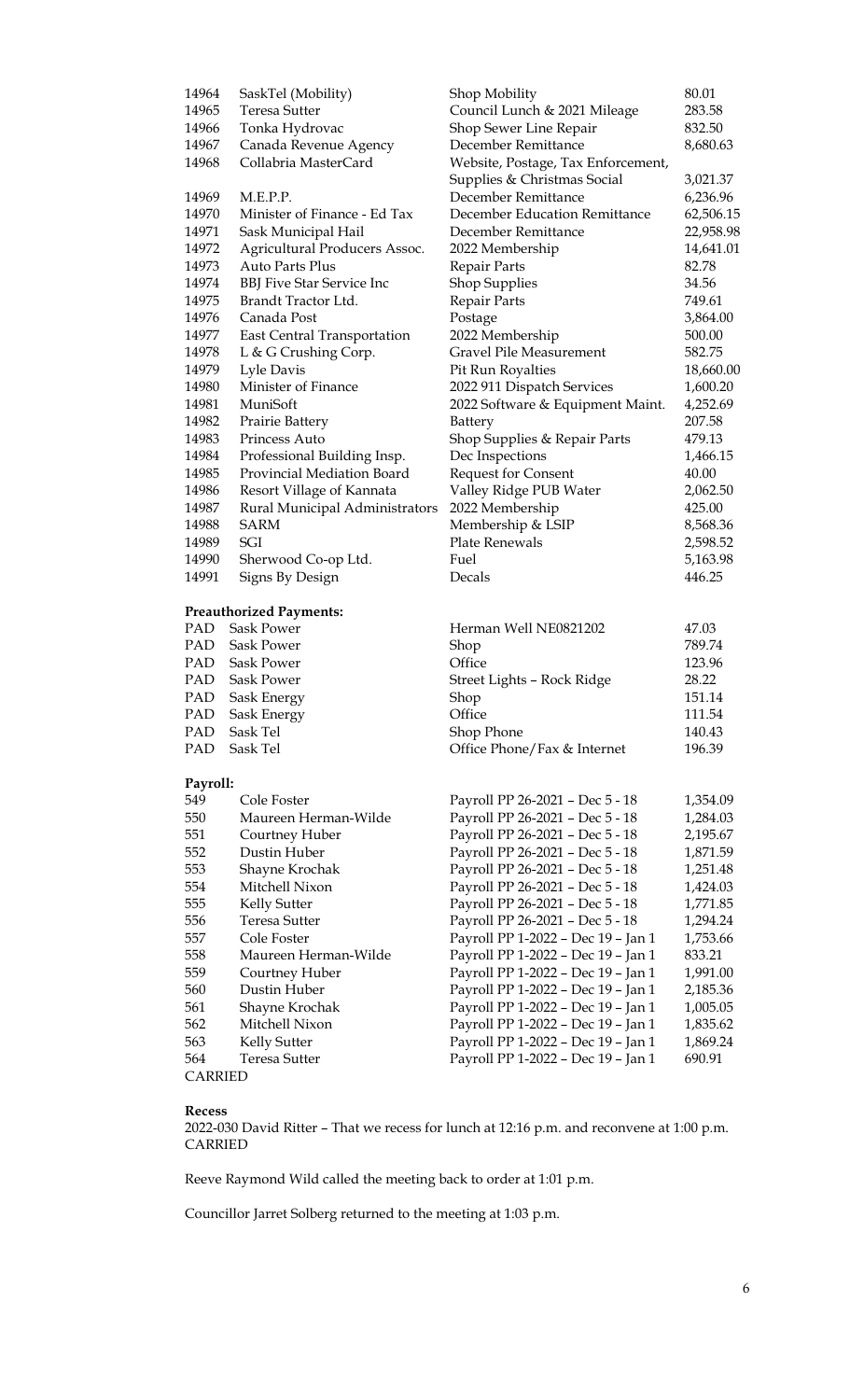### **Closed Session**

2022-031 David Ritter – That we move into a closed session to discuss employee personnel and wages and contractual negotiations. The closed session began at 1:05 p.m. CARRIED

Present were Raymond Wild, Jarret Solberg (via Zoom), David Ritter, Garry Gibson, Scott Hegglin, Courtney Huber and Dustin Huber. Legislative authority under clause 17 (1)(d) and clause 17 (1)(g) and of the *Local Authority Freedom of Information and Protection of Privacy Act*.

#### **Open Session**

2022-032 Garry Gibson – That the closed session concludes at 4:07 p.m. and we move back into open session. CARRIED

## **2022 Wages**

2022-033 Garry Gibson – That the following hourly wages be set for 2022, for current employees of the R.M. of Longlaketon No. 219:

| Ken Flaman           | \$27.73 per hour;                   |
|----------------------|-------------------------------------|
| Cole Foster          | \$28.03 per hour;                   |
| Ken Hornung          | \$26.37 per hour;                   |
|                      | Shayne Krockak\$27.27 per hour;     |
| Lanny Mason          | \$27.00 per hour;                   |
| Jerry Meng           | \$30.45 per hour;                   |
| Mitchell Nixon       | \$28.03 per hour;                   |
| <b>Kelly Sutter</b>  | \$32.29 per hour;                   |
|                      | Brendan Weber \$20.20 per hour;     |
| Dustin Huber         | \$38.71 per hour.;                  |
|                      | Maureen Wilde \$27.52 per hour; and |
| <b>Teresa Sutter</b> | \$27.52 per hour.                   |

Further that all hourly wages include SARM extended health and dental benefits.

### **SaskPower Line Relocation**

2022-034 Garry Gibson – That we accept the quote of \$3,065.46 plus GST to move the power poles and line on the SW Qtr. of Sec. 25, Twp. 20, Rge. 21, W2, where the municipality removed clay for clay capping Grid 641, to the edge of the property and road allowance easement.

CARRIED

### **Adjourn**

2022-035 David Ritter – That this council meeting adjourn. (4:20 p.m.) CARRIED

**\_\_\_\_\_\_\_\_\_\_\_\_\_\_\_\_\_\_\_\_\_\_\_\_\_\_\_\_\_\_ \_\_\_\_\_\_\_\_\_\_\_\_\_\_\_\_\_\_\_\_\_\_\_\_\_\_\_\_\_\_**

**REEVE ADMINISTRATOR**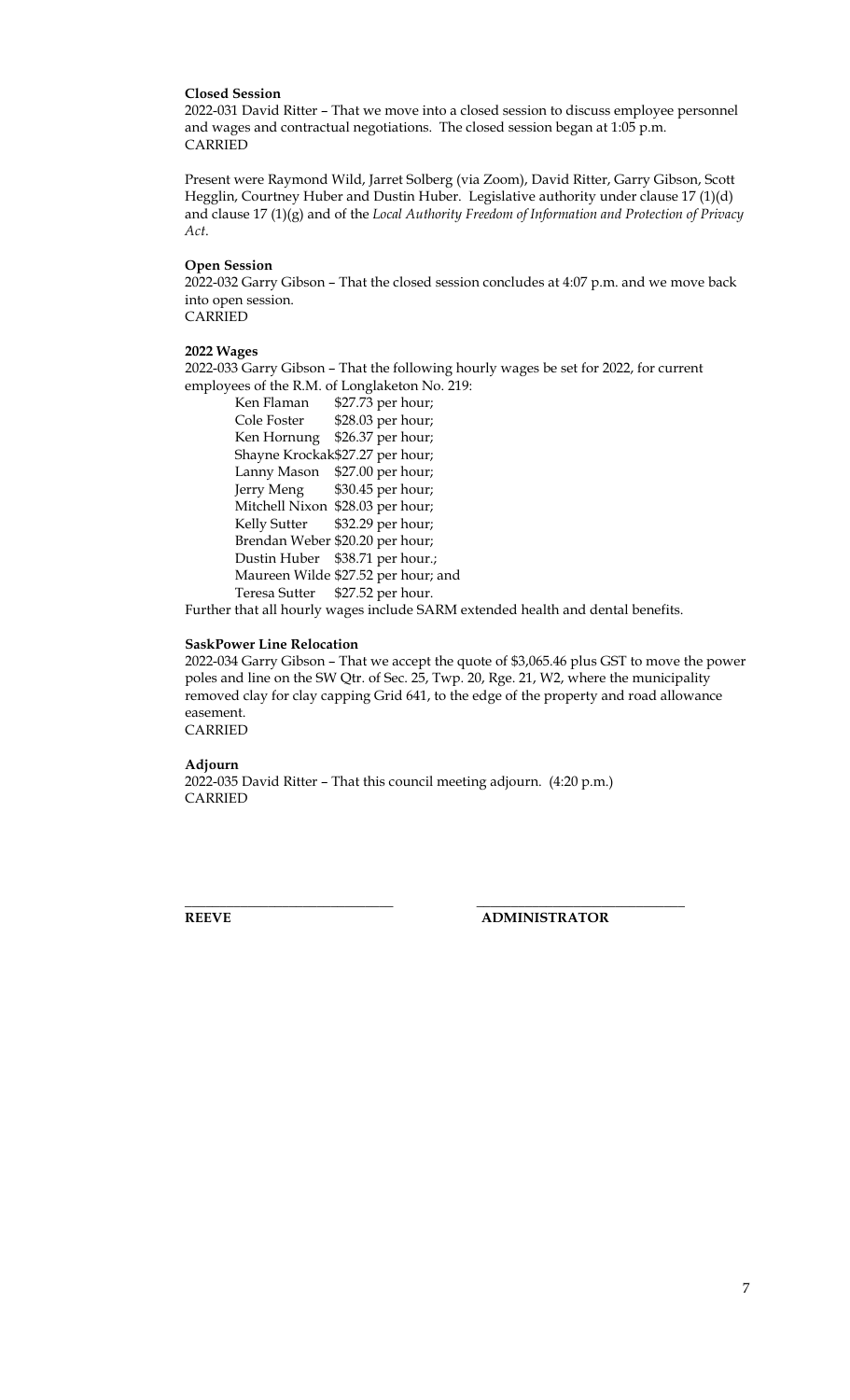# **Foreman Report for December, 2021/January, 2022**

- We have hauled pit run from Olson's to the Old 6 stockpile site. We will have to wait until spring to haul the remainder of the pile as it is frozen solid now.
- We have been out plowing snow a few times. The ditches are already really full for only being the beginning of January. We may have to consider doing snow ridges in some fields to help the roads.
- We are getting ready to move gravel from the Kramer quarter to the speed curve south of Earl Grey for the subdivisions and spot gravelling through the summer.

Dustin Huber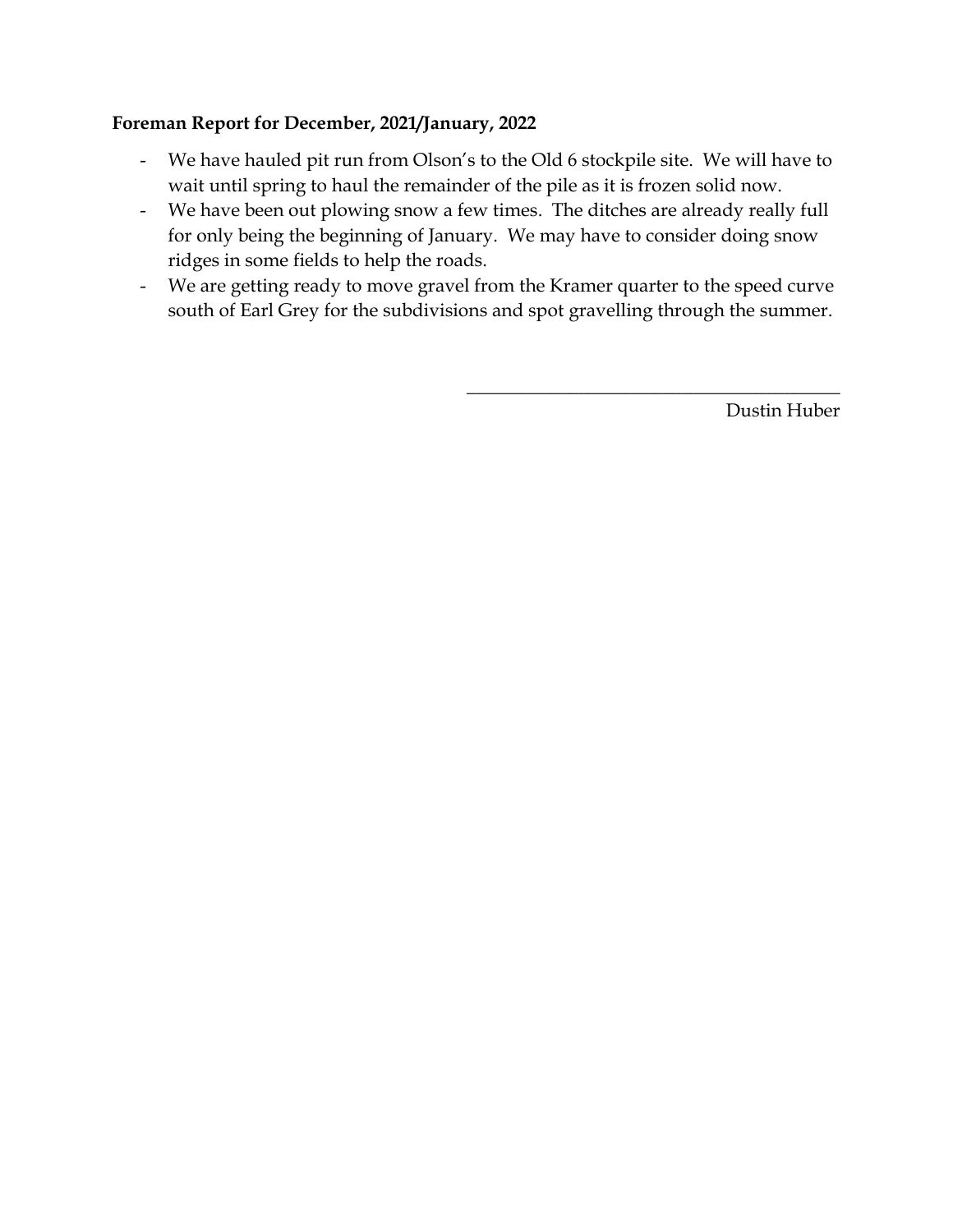# **Strasbourg Manor Report for December, 2021/January, 2022**

- Will be allowing one family member in the common room to help with birthdays of the tenant.
- Ethan Keifer's wage was increased from \$17/hr to \$20/hr for clearing snow and helping Ray around the manor.
- Gerald Munholland resigned from the board.
- Applications were reviewed for a new administrator and an offer was sent out, yet to be accepted.
- AGM will also held, the board is looking for new members.

Garry Gibson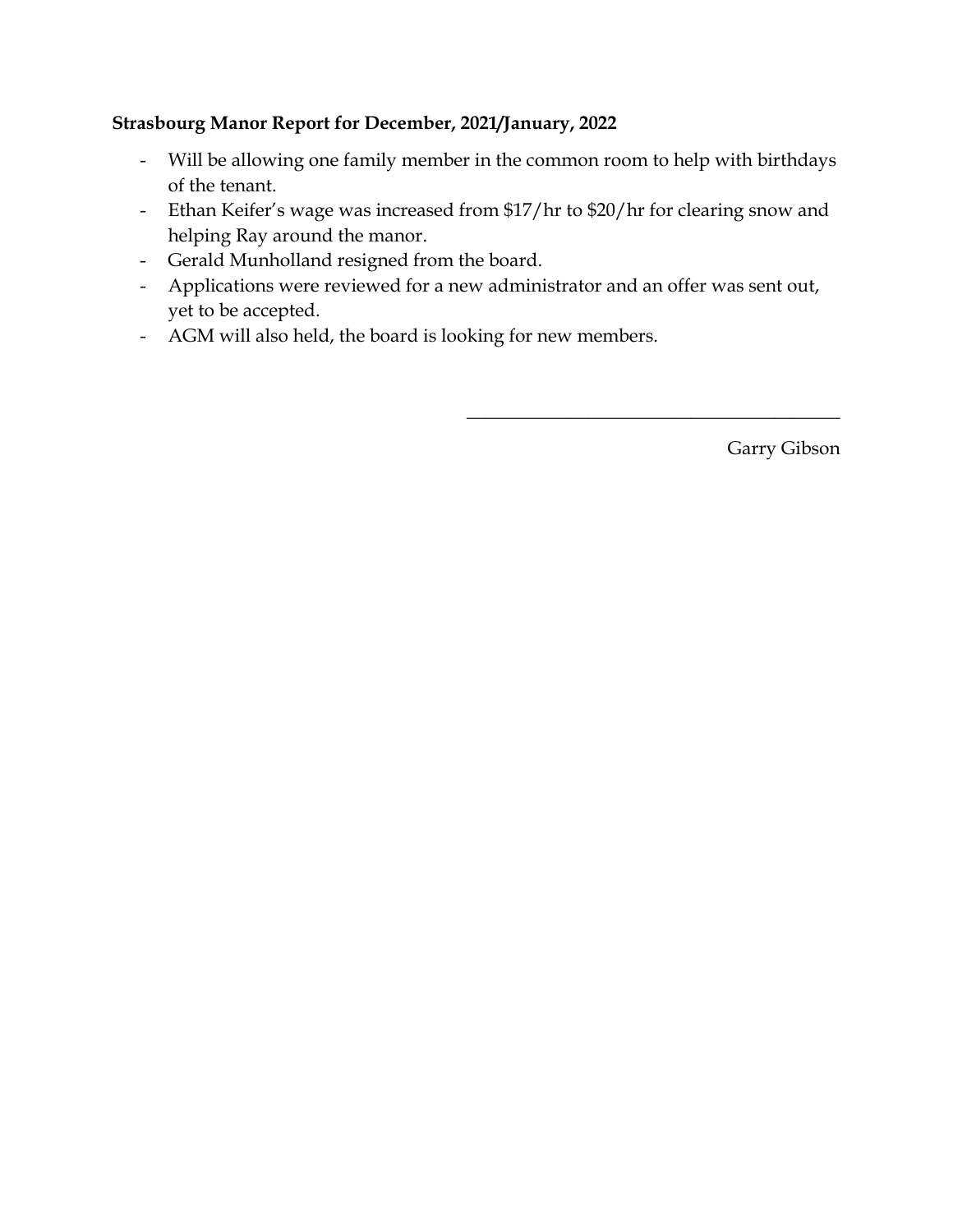# **APAS Report for December, 2021/January, 2022**

- The AGM will be January 17<sup>th</sup> and 18<sup>th</sup> at the Queensbury Centre in Regina
- The following was discussed at the December 15<sup>th</sup> meeting:
	- o Rail crossings getting eliminated
	- o Shortage of chemical for grasshopper control
	- o Equipment prices going up 15-30%
	- o Dugouts constructed and wells drilled
	- o Assiniboia area crops being cut for feed
	- o Lots of dugout water results were toxic
	- o Grain contracts
	- o Government is driving a wedge between urban and rural
	- o Input supply costs
	- o Railway back logs
	- o Carbon tax multiplier
	- o Seed germination is down
	- o Livestock movement and packing capacity
	- o Losing control of land ownership
	- o Importing US cattle and corn
	- o Loss of cattle herds

Scott Hegglin

 $\overline{\phantom{a}}$  , and the set of the set of the set of the set of the set of the set of the set of the set of the set of the set of the set of the set of the set of the set of the set of the set of the set of the set of the s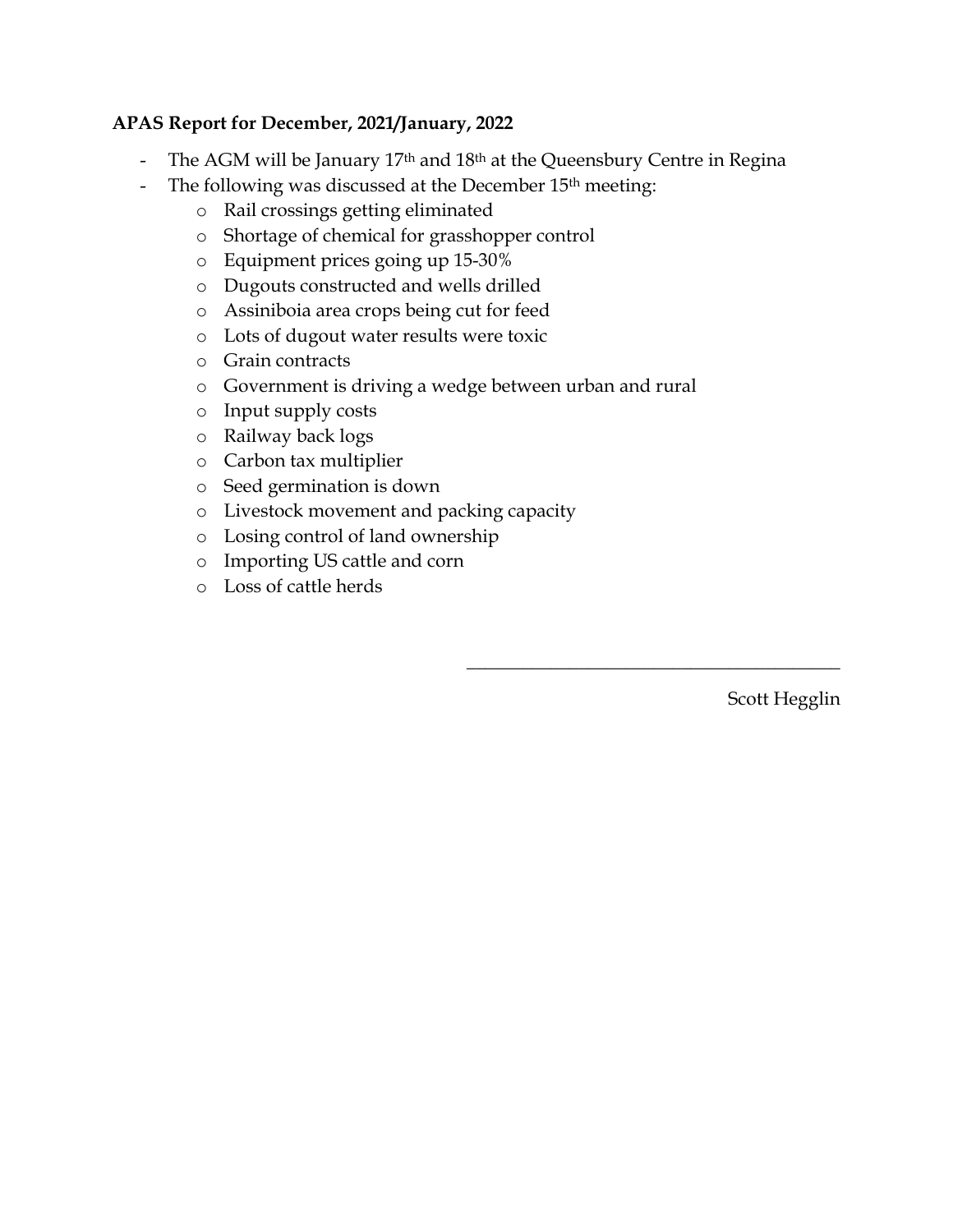# **Strasbourg & District Health Centre Report for December, 2021/January, 2022**

- Renovation is in the final stages, everything needs to be wrapped up by the end of March.
- There have been no interested physicians apply for the Sask Docs fee for service position since November so next steps will need to be taken to go a different route to have an additional provider in the facility.
- We have a new  $4<sup>th</sup>$  year U of R nursing student, Vanessa, with us for the next few months. She will be under the guidance of Susan and Christine.
- Jennelle is moved into her new office and is enjoying her new space. When the time comes that we are awarded another provider we have office space available, will just have to get a treatment bed and desk.
- With the new COVID variant starting to spread, we are constantly working together as a team to ensure as many of our patients are being seen safely and effectively. As always, hats off to our amazing team for rising to these challenges and serving our community to the best of their abilities.

Scott Hegglin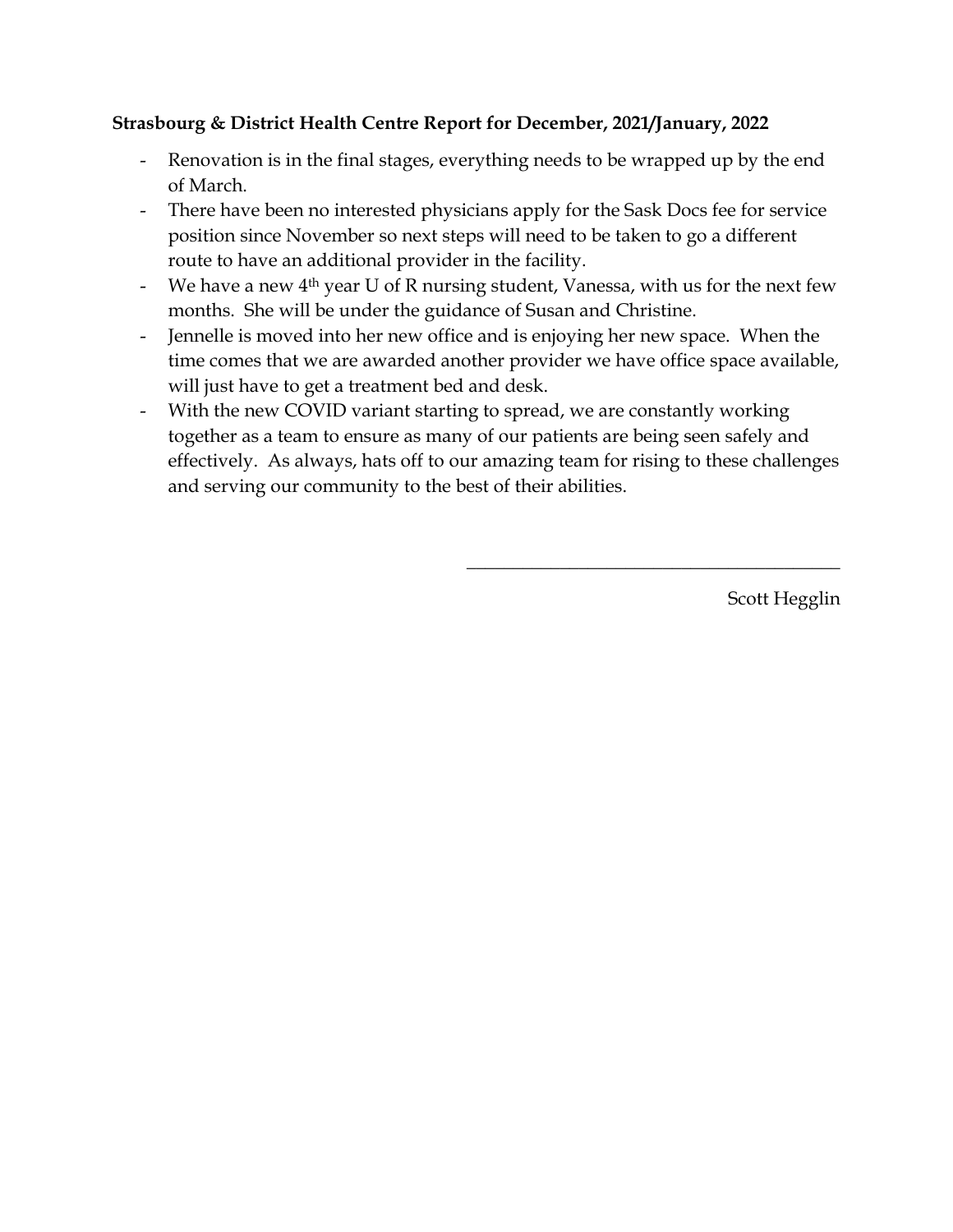# **Administration Report for December, 2021/January, 2022**

# **Follow-up from the December 14th Meeting:**

- I contacted the Resort Village of Kannata Valley to have the water turned off at 21 Valley Ridge Road due to it being unoccupied and the power being disconnected. I then received a call from the home owners mother stating that she would be maintaining the property so that water was turned back on.
- I have been in contact with the RM of Lumsden to set up another meeting regarding the Little Church Road bridge.
- I have contacted Midwest Surveys to obtain a quote to mark the west side of the NW Qtr. of Sec. 17, Twp. 25, Rge. 19, W2 but I have not received a quote to date.
- A letter was sent to the Village of Silton regarding the Silton Fire Services Agreement. The Village of Silton agreed to the terms that the RM stipulated and an agreement was signed.
- An Animal Control Bylaw has been drafted and will be reviewed at this meeting.
- The Municipal Revenue Sharing Declaration has been completed.

# **KV/SB Lagoon Committee Meeting**

- Ray and I attended a meeting regarding the KV/SB Lagoon at the Resort Village of Kannata Valley office on Monday, December 20th
- The administrator for the Resort Village of Kannata Valley drafted a new agreement which was similar to the current one but did not include an end date or an appendix indicating what communities are included in the agreement.
- Current users of the lagoon are: RM 219, Kannata Valley, Saskatchewan Beach, Silton (piped), Alta Vista, Sundale and Chamray Heights.
- RM 219, Silton, Alta Vista, Sundale and Chamray Heights all pay \$100/user/year (KV and SB residents do not pay anything because they own the lagoon)
- KV/SB is proposing a fee increase of an additional \$25/user/year for the next 4 year, increasing the user fee from \$100 to \$200 in the 4 year span. This is to save for lagoon dredging.
- The RM is planning to clay cap the Silton grid and cost sharing the approximate expense of \$90,000 by the following:
	- $\circ$  RM \$45,000
	- o Kannata Valley \$15,000
	- o Saskatchewan Beach \$15,000
	- o Silton \$15,000
- The RM is wanting compensation for road maintenance and road repairs built into the agreement.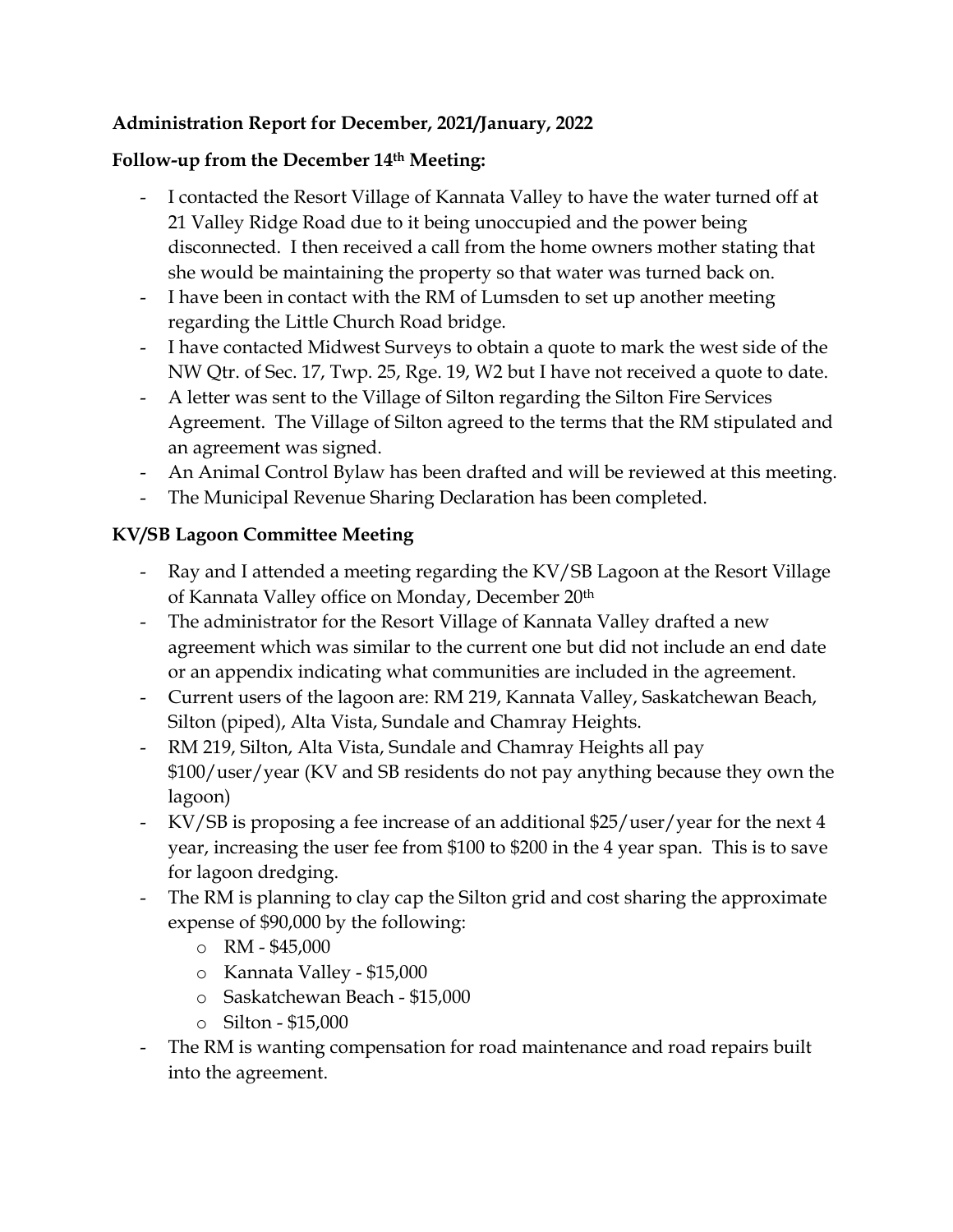- The current agreement is extended until February 28<sup>th</sup> in order to have more time to negotiate a new agreement.
- The next meeting will be January 24<sup>th</sup> at 1:30 p.m. at the Resort Village of Kannata Valley office.

# **Other Business Conducted:**

 $\circ$  Year-end was completed on January 5<sup>th</sup> and 6<sup>th</sup> with no issues.

# **Messages of Concern/Gratitude**

- N/A

Courtney Huber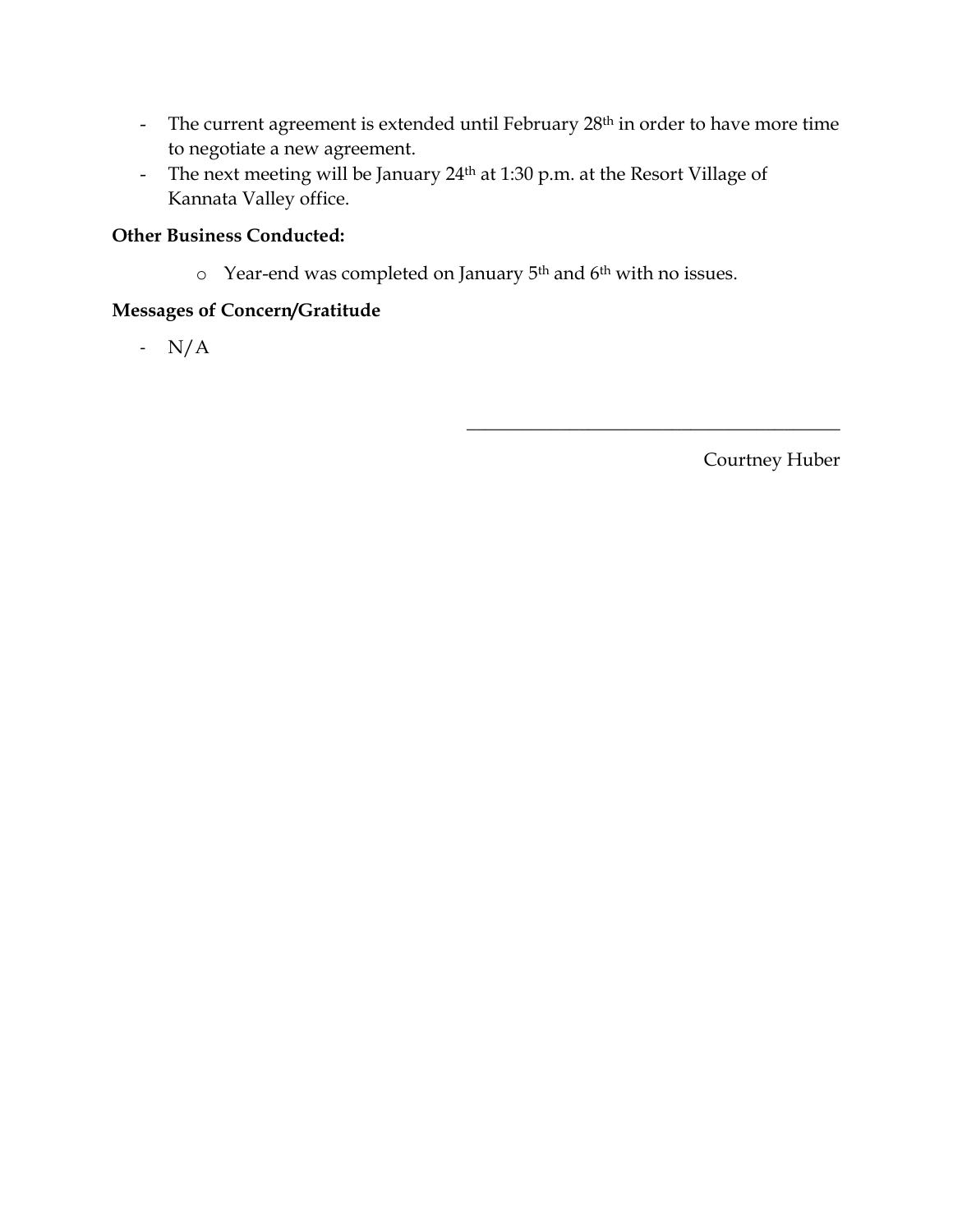# **Parkland Regional Library Report for 2021**

The first part of 2021 found the region in a little bit of turmoil. The Executive found itself taking the reins of the region as we had recently de-hired our director. With the help of our Temporary Business Manager, we managed to keep things stable. Though we had a big job ahead of us, we needed to fill many vacated positions for various reasons. This meant locating job descriptions, posting job openings, short listing qualified applicants, interviewing and then offering the position to the selected candidate. All said, by March we had hired 6 positions including a new Director and a new Business Manager. Some of these hires are still with us and others have moved on. Once we had our Director and Business Manager in place we were able to step back and breath. All of this had taken place after we had dealt with the Union contract renegotiation. I have one word for that: "exhausting". We are hoping to find some stability in our courier position as this has seen the most turnover in the recent months. If you have talked to any librarians, this is something we have heard a lot about.

The AGM was next. This was held via "skype", certainly not my preferred method to hold a meeting, though I have been told that if you want to speed up a meeting rely on "skype" mute will be your best friend. Everything with the AGM went relatively smooth, we did send out a request for questions from the region and received some from the City of Yorkton, they were answered during the meeting having the questions first read and the answers shared, some of the answers weren't appreciated though the truth sometimes rubs me the wrong way also. The executive proposed a zero increase in the levy, there were some questions to the feasibility, we believed we could hold spending. Some subscriptions were suspended due to the cost/vs. usage, and what we saw as overlap. Concerns were voiced, explanations given with understanding on both sides being the outcome.

Shortly after the AGM, the Parkland Regional Library and the City of Yorkton agreed to involve a government appointed mediator to help sort out the issues between the two parties. Since this process began there have been three meetings every other month since June. It has been specified by the mediator that these discussions shall be kept between the parties until an agreement has been reached. There is disappointment from the region's perspective that the meetings are so far apart and this is moving at a pace that is not conducive to resolution.

Currently we are in the process of seeking a new Business Manager, as the Business Manager has moved over to become the Branch Supervisor. This will be welcome news to our librarians as this will give them someone to communicate directly with.

In conclusion, our household has a great appreciation for what the library system in Saskatchewan provides, not only to us, but those who have grown up with books are introducing their children and likely their children's children to books and the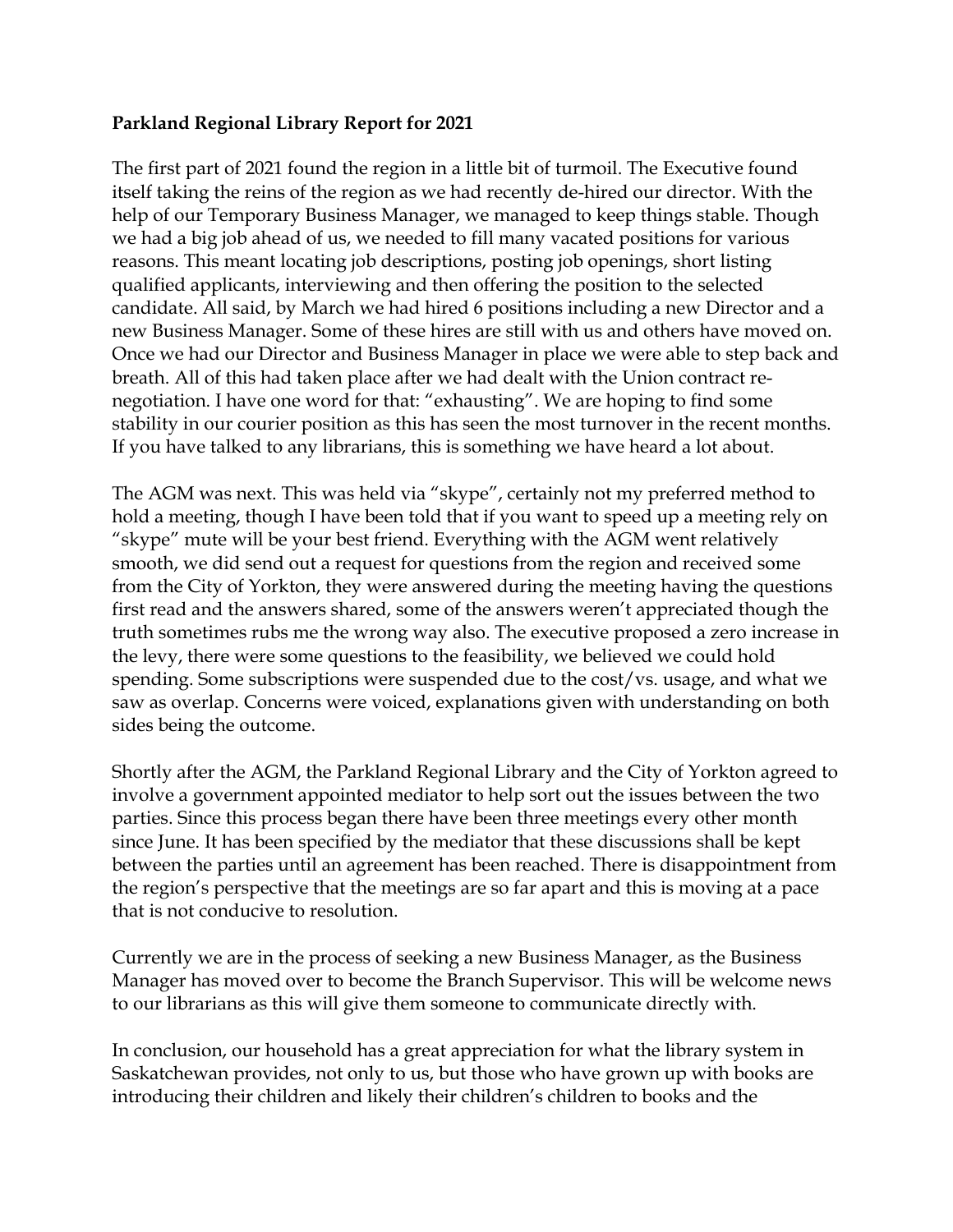wonderful worlds they allow readers and listeners of all ages to enter at a price all of us can afford.

As acting Executive Chair there are a few more boxes that I would like to see wrapped up and bows put around them prior to my departure from the Executive. I will ask that you consider my re-appointment as the delegate to the Parkland Regional Library representing R.M. of Longlaketon #219.

Warren Larsen